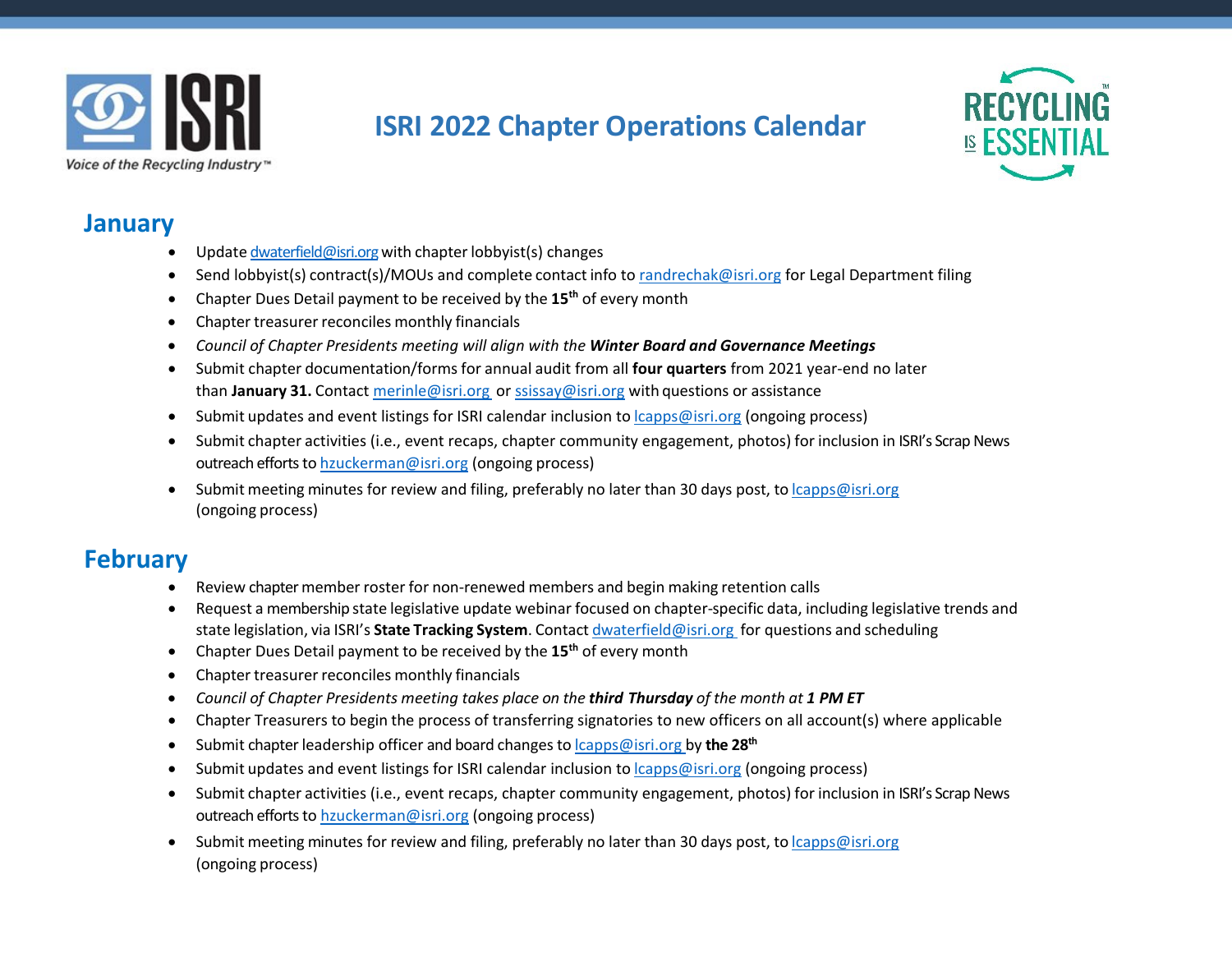## **March**

- Request a state legislative update webinar focused on chapter-specific data, including legislative trends and legislation, tracked by ISRI's **State Tracking System.** Contact [dwaterfield@isri.org](mailto:dwaterfield@isri.org) for questions and scheduling. *\*Active month forstate legislation*
- Submit Lobbyist **Quarter (1)** Report (if applicable) to [dwaterfield@isri.org](mailto:dwaterfield@isri.org) by **month-end**
- Begin onboarding new chapter officers-elect and complete transitions with the leadership team where applicable by **month-end**
- Chapter Dues Detail payment to be received by the **15th** of every month
- Chapter treasurer reconciles monthly financials
- *Council of Chapter Presidents call will align with ISRI2022 (March 21-24 | Las Vegas, NV)*
- Submit updates and event listings for ISRI calendar inclusion to [lcapps@isri.org](mailto:lcapps@isri.org) (ongoing process)
- Submit chapter activities (i.e., event recaps, chapter community engagement, photos) for inclusion in ISRI's Scrap News outreach efforts to [hzuckerman@isri.org](mailto:hzuckerman@isri.org) (ongoing process)
- Submit meeting minutes for review and filing, preferably no later than 30 days post, to *[lcapps@isri.org](mailto:lcapps@isri.org) (ongoing process)*
- Chapter President quarterly check-in with Director of Chapter Relations

## **April**

- Chapter Dues Detail payment to be received by the **15th** of every month
- *Council of Chapter Presidents call takes place on the third Thursday of the month at 1 PM ET*
- Chapter treasurer reconciles monthly financials and also completes the **Chapter First Quarterly Audit Review**. Deliverable due on or before **April 30**. Contact [merinle@isri.org](mailto:merinle@isri.org) o[r ssissay@isri.org](mailto:ssissay@isri.org) with questions
- Submit updates and event listings for ISRI calendar inclusion to [lcapps@isri.org](mailto:lcapps@isri.org) (ongoing process)
- Submit chapter activities (i.e., event recaps, chapter community engagement, photos) for inclusion in ISRI's Scrap News outreach efforts to [hzuckerman@isri.org](mailto:hzuckerman@isri.org) (ongoing process)
- Submit meeting minutes for review and filing, preferably no later than 30 days post, to [lcapps@isri.org](mailto:lcapps@isri.org) (ongoing process)

### **May**

- Chapter Dues Detail payment to be received by the **15th** of every month
- Submit updates and event listings for ISRI calendar inclusion to [lcapps@isri.org](mailto:lcapps@isri.org) (ongoing process)
- Submit chapter activities (i.e., event recaps, chapter community engagement, photos) for inclusion in ISRI's Scrap News outreach efforts to [hzuckerman@isri.org](mailto:hzuckerman@isri.org) (ongoing process)
- Submit meeting minutes for review and filing, preferably no later than 30 days post, to *capps@isri.org* (ongoing process)
- Submit names of chapter-representative(s) to attend NCSL to [dwaterfield@isri.org](mailto:dwaterfield@isri.org) by **May 30**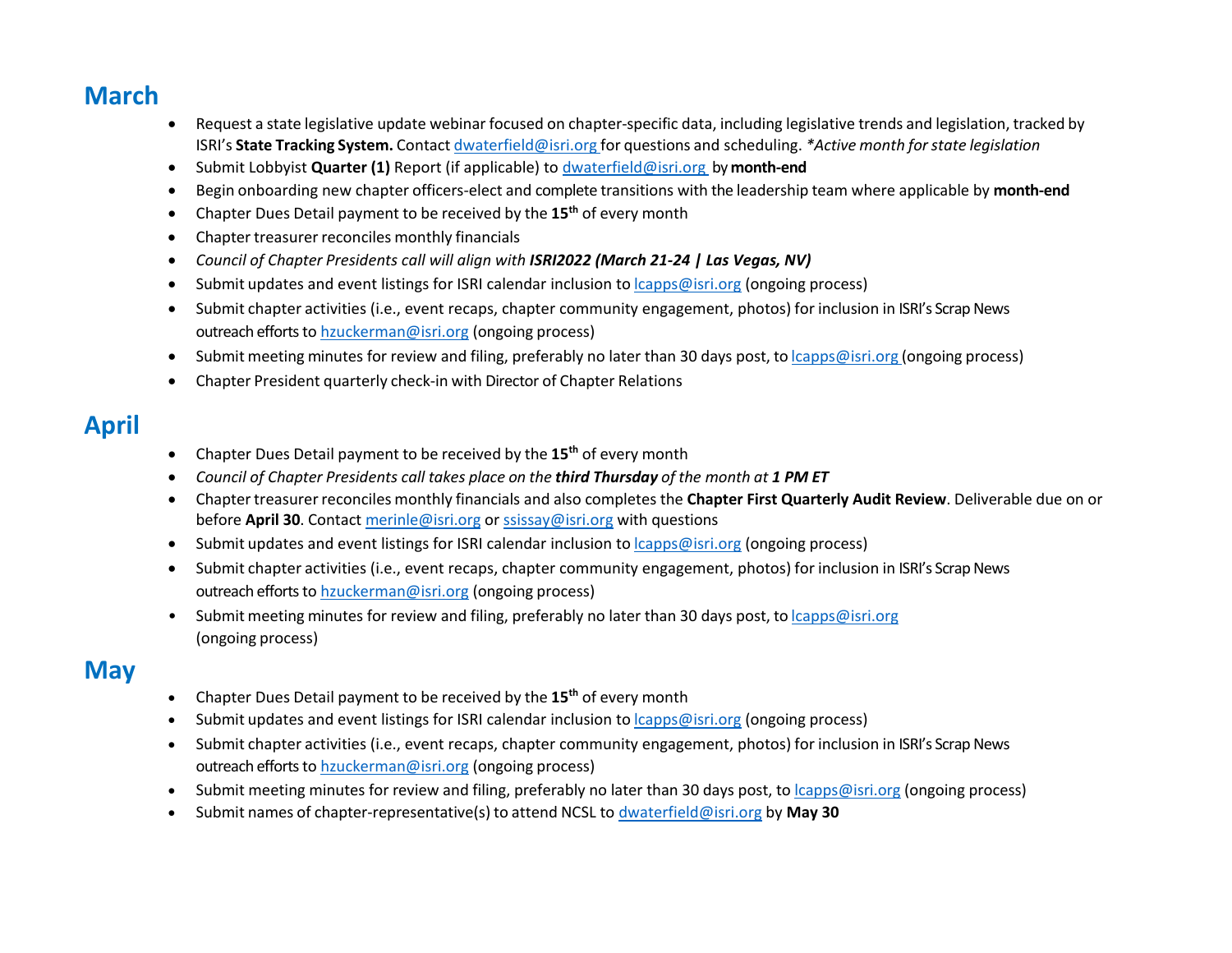**June**

- ISRI Board Orientation held In-Person/ISRI Offices**(June 2 | Washington, DC)**
- All materials for **Chapter RERF Scholarships** are due to [ecorning@isri.org](mailto:ecorning@isri.org) by **June 10**
- Outline chapter goals and begin budget planning for 2023; contact *capps@isri.org* with questions/assistance
- Begin conversations with Chapter/Region BOD regarding **2023 Dues and Mandatory Assessments\***

#### \**NOTE: Chapters with mandatory assessments must follow the voting procedures outlined in ISRI's bylaws (Article IX, Section 9.02 & 9.03)*

 *Determine a plan of action for completing the process. Dues and mandatory assessments for 2023 must be provided to ISRI staff by September 23, 2022. Contact [lcapps@isri.org](mailto:lcapps@isri.org) with questions.*

- Chapter Membership chair (and team) to begin proactive touch-base check-in calls with chapter members
- **2022 NCSL Chapter Invoices** to be received from ISRI by the first week of **June**
- Submit Lobbyist **Quarter (2)** Report (if applicable) t[o dwaterfield@isri.org](mailto:dwaterfield@isri.org) by **month-end**
- Chapter Dues Detail payment to be received by the **15th** of every month
- *Council of Chapter Presidents call takes place on the third Thursday of the month at 1 PM ET*
- Submit updates and event listings for ISRI calendar inclusion to  $lcaps@isri.org$  (ongoing process)
- Submit chapter activities (i.e., event recaps, chapter community engagement, photos) for inclusion in ISRI's Scrap News outreach efforts to [hzuckerman@isri.org](mailto:hzuckerman@isri.org) (ongoing process)
- Submit meeting minutes for review and filing, preferably no later than 30 days post, to [lcapps@isri.org](mailto:lcapps@isri.org) (ongoing process)

#### **July**

- Chapter Membership chair (and team) to continue efforts to proactively complete member touch-base calls check-in, answer questions, address needs (no renewal mentions)
- *Council of Chapter Presidents meeting will align with the Summer Board and Governance Meetings (July 12-14 | Washington, DC)*
- Chapter leaders continue Board conversations regarding 2023 Chapter Dues and any required voting action
- Chapter Dues Detail payment to be received by the **15th** of every month
- Submit updates and event listings for ISRI calendar inclusion to [lcapps@isri.org](mailto:lcapps@isri.org) (ongoing process)
- Submit chapter activities (i.e., event recaps, chapter community engagement, photos) for inclusion in ISRI's Scrap News outreach efforts to [hzuckerman@isri.org](mailto:hzuckerman@isri.org) (ongoing process)
- Submit meeting minutes for review and filing, preferably no later than 30 days post to *capps@isri.org (ongoing process)*
- Chapter President quarterly check-in with Director of Chapter Relations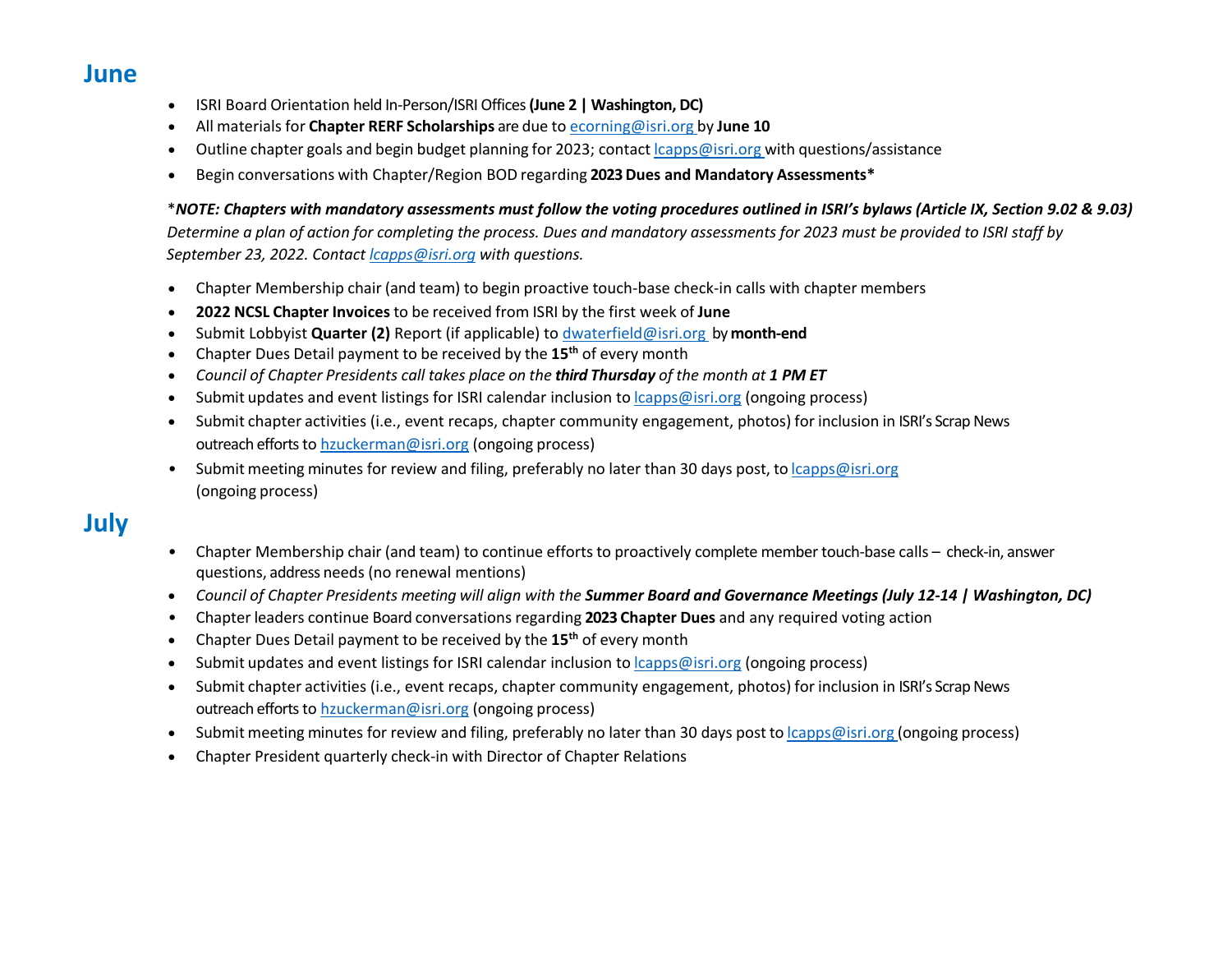## **August**

- Chapter Dues Detail payment to be received by the **15th** of every month
- Submit updates and event listings for ISRI calendar inclusion to [lcapps@isri.org](mailto:lcapps@isri.org) (ongoing process)
- Submit chapter activities (i.e., event recaps, chapter community engagement, photos) for inclusion in ISRI's Scrap News outreach efforts to [hzuckerman@isri.org](mailto:hzuckerman@isri.org) (ongoing process)
- Submit meeting minutes for review and filing, preferably no later than 30 days post to *capps@isri.org (ongoing process)*
- Send chapter representatives to **NCSL Legislative Summit** (Aug 1-3 |Denver, CO)

## **September**

- **2023 Chapter Dues/Assessment and Budget Estimate Forms due September 23**
- Chapter Dues Detail payment to be received by the **15th** of every month
- Submit Lobbyist **Quarter (3)** Report (if applicable) t[o dwaterfield@isri.org](mailto:dwaterfield@isri.org) by **month-end**
- *Council of Chapter Presidents meeting takes place on the third Thursday of the month at 1 PM ET*
- Submit updates and event listings for ISRI calendar inclusion to [lcapps@isri.org](mailto:lcapps@isri.org) (ongoing process)
- Submit chapter activities (i.e., event recaps, chapter community engagement, photos) for inclusion in ISRI's Scrap News outreach efforts to [hzuckerman@isri.org](mailto:hzuckerman@isri.org) (ongoing process)
- Submit meeting minutes for review and filing, preferably no later than 30 days post to *capps@isri.org (ongoing process)*

## **October**

- Chapter Dues Detail payment to be received by the **15th** of every month
- *Council of Chapter Presidents meeting will align with the Fall Board and Governance Meetings (Oct. 25-28 | Laguna Beach, CA)*
- Submit updates and event listings for ISRI calendar inclusion to **capps@isri.org** (ongoing process)
- Submit chapter activities (i.e., event recaps, chapter community engagement, photos) for inclusion in ISRI's Scrap News outreach efforts to [hzuckerman@isri.org](mailto:hzuckerman@isri.org) (ongoing process)
- Submit meeting minutes for review and filing, preferably no later than 30 days post, to *[lcapps@isri.org](mailto:lcapps@isri.org) (ongoing process)*
- Chapter president quarterly check-in with Director of Chapter Relations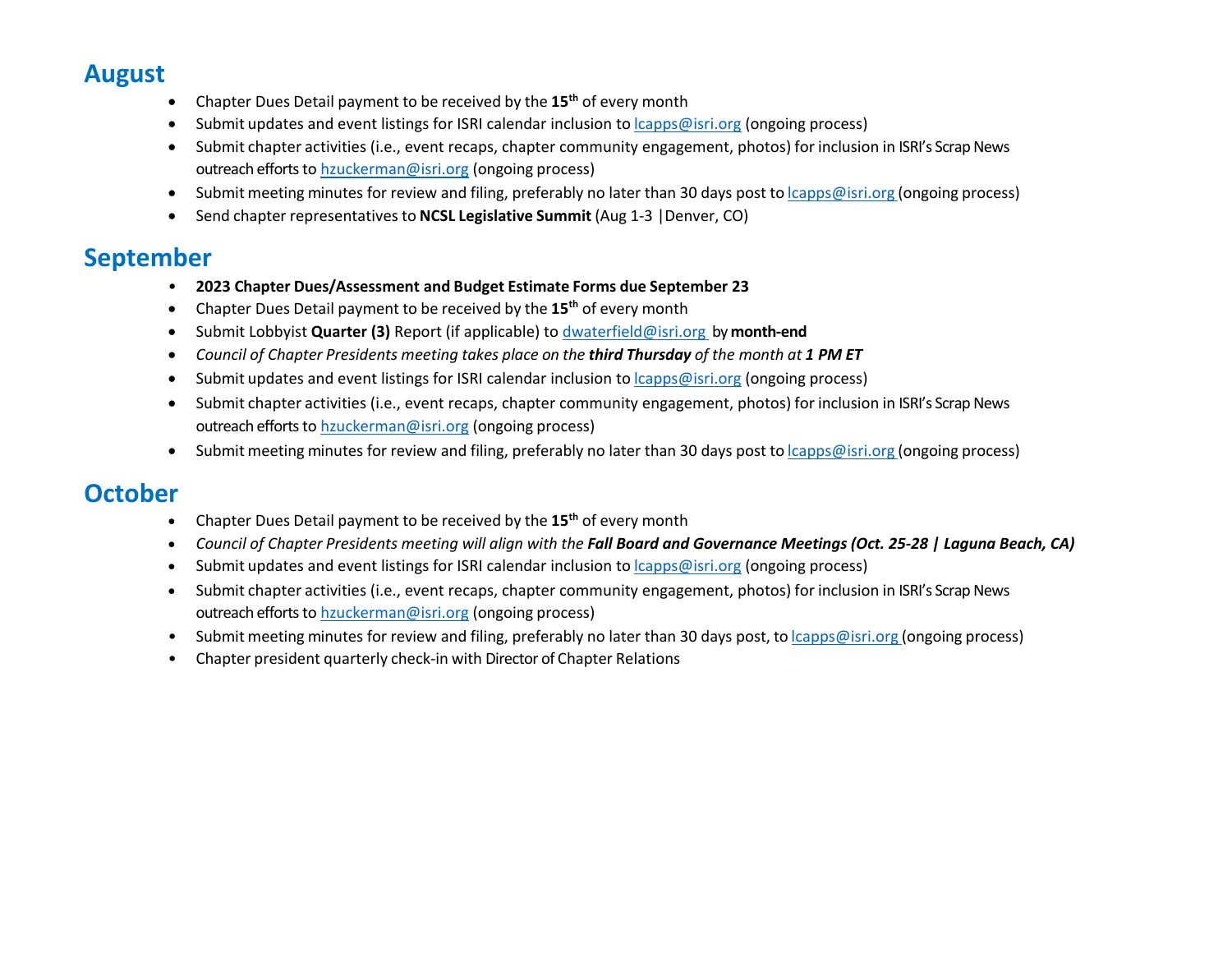#### **November**

- First notice member renewal invoices delivered the week of November
- Chapter Dues Detail payment to be received by the **15th** of every month
- Chapter treasurer reconciles monthly financials
- Submit updates and event listings for ISRI calendar inclusion to [lcapps@isri.org](mailto:lcapps@isri.org) (ongoing process)
- Submit chapter activities (i.e., event recaps, chapter community engagement, photos) for inclusion in ISRI's Scrap News outreach efforts to [hzuckerman@isri.org](mailto:hzuckerman@isri.org) (ongoing process)
- Submit meeting minutes for review and filing, preferably no later than 30 days post, to [lcapps@isri.org](mailto:lcapps@isri.org) (ongoing process)

### **December**

- Chapter Dues Detail payment to be received by the **15th** of every month
- Submit Lobbyist **Quarter (4)** Report (if applicable) t[o dwaterfield@isri.org](mailto:dwaterfield@isri.org) by **month-end**
- *Monthly Chapter Presidents meeting takes place on the third Thursday of the month at 1 PM ET*
- Submit updates and event listings for ISRI calendar inclusion to **capps@isri.org** (ongoing process)
- Submit chapter activities (i.e., event recaps, chapter community engagement, photos) for inclusion in ISRI's Scrap News outreach efforts to [hzuckerman@isri.org](mailto:hzuckerman@isri.org) (ongoing process)
- Submit meeting minutes for review and filing, preferably no later than 30 days post, to [lcapps@isri.org](mailto:lcapps@isri.org) (ongoing process)
- Chapter president quarterly check-in call with Director of Chapter Relations
- Send 2023 final chapter lobbyist(s) contracts and third-party MOUs t[o randrechak@isri.org](mailto:randrechak@isri.org) for Legal Department filing

*The Chapter Operations Calendar is meant to serve as a snapshot of the entire year allowing chapter leaders to note key activities and/or specific deadlines within any given month. Periodic updates may be made to reflect changing needs and/or expectations. For questions, please contact Lacey Capps, Director of Chapter Relations at [lcapps@isri.org.](mailto:lcapps@isri.org)*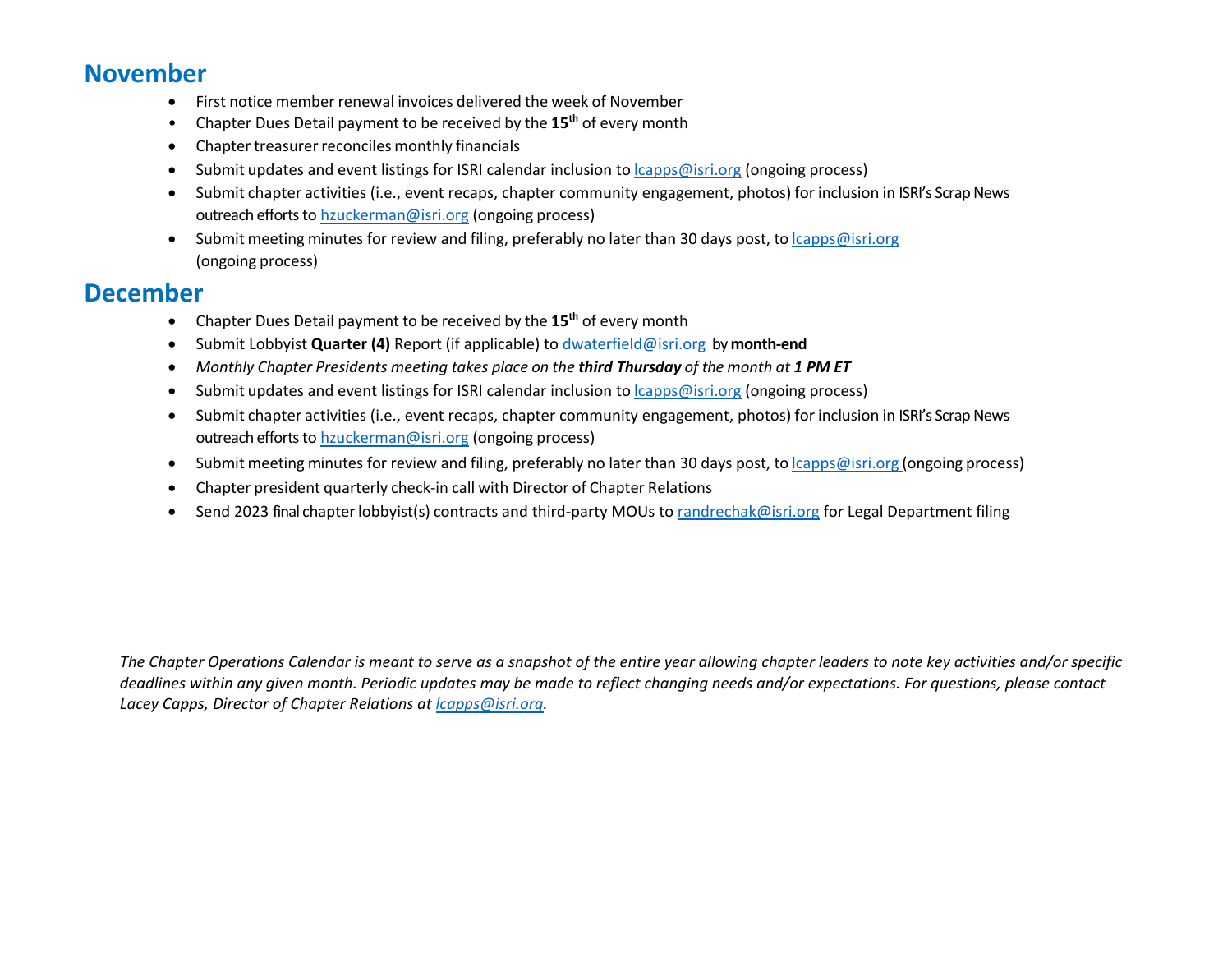### **ISRI FINANCE DEPARTMENT DEDICATED CHAPTER CALL-IN HOURS**

| <b>CHAPTER SUPPORT-DAYS</b> | <b>MORNING HOURS</b>  | <b>AFTERNOON HOURS</b> |
|-----------------------------|-----------------------|------------------------|
|                             |                       |                        |
| <b>TUESDAY</b>              | 10:00 a.m.-12:00 p.m. | 2:00 p.m.-4:00 p.m.    |
| <b>THURSDAY</b>             | 10:00 a.m.-12:00 p.m. | 2:00 p.m.-4:00 p.m.    |

#### **CONTACT INFORMATION**

**Margie Erinle, Chief Financial Officer** Email: [merinle@isri.org](mailto:merinle@isri.org) | Phone: (202) 662-8523

**Solome Sissay, Director of Accounting** Email: [ssissay@isri.org](mailto:ssissay@isri.org) | Phone: (202) 662-8523

**Eugene Angoue | Staff Accountant** Email: [eangoue@isri.org](mailto:eangoue@isri.org) | Phone: (202) 662-8521

**Brandon Brooks | Accounts Receivable** Email: [bbrooks@isri.org](mailto:bbrooks@isri.org) | Phone: (202) 662-8541